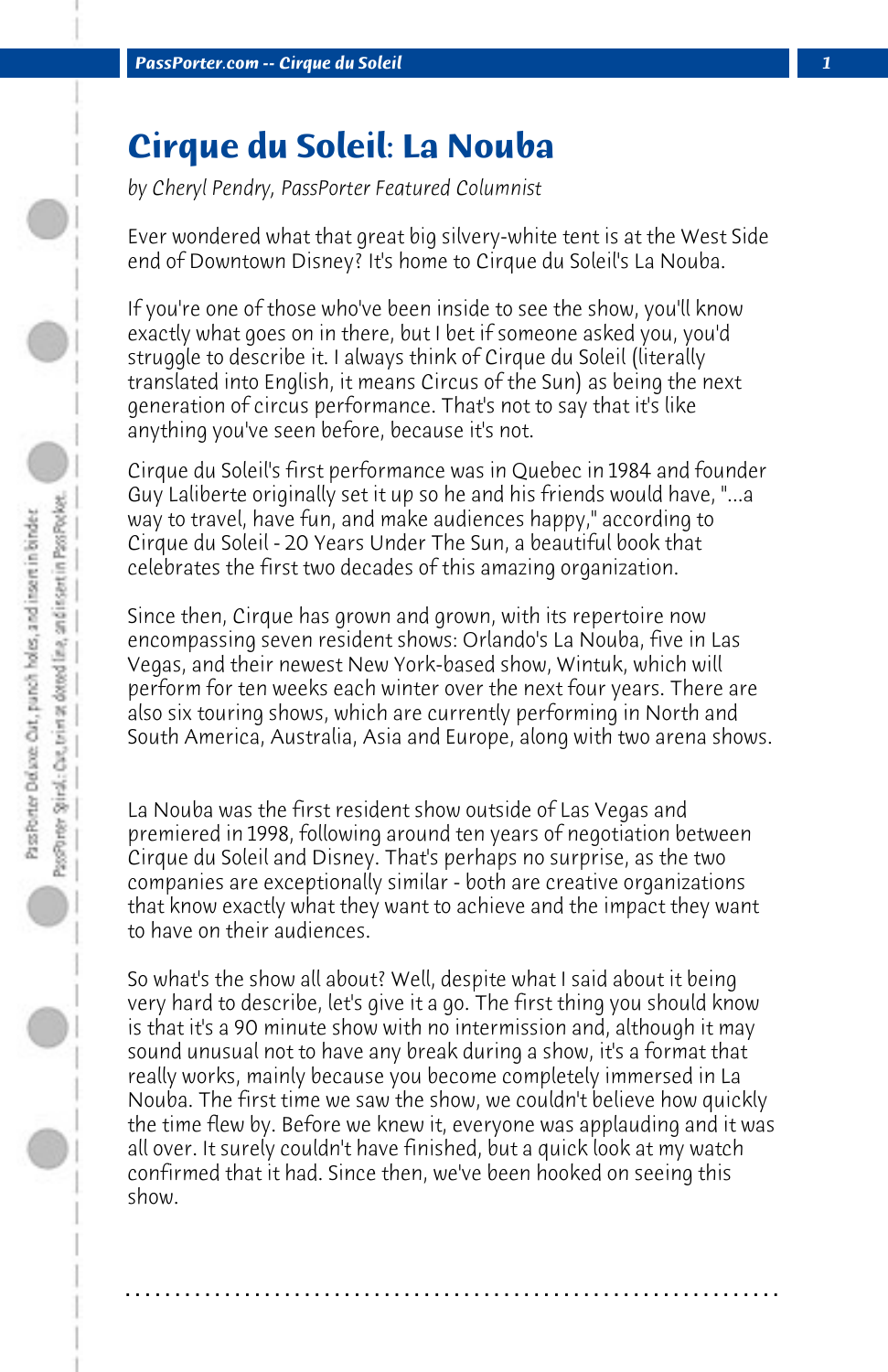The name comes from the French phrase "faire la nouba", which means to party or live it up, and that's essentially what you'll see in this show lots of characters enjoying themselves. There is a storyline, not that you'll ever be aware of it while you're watching La Nouba. The idea is that two groups of characters are featured in the show - the colorful Cirques, circus people who clash with the world of the Urbains (urbanites).

La Nouba was heavily influenced by the idea of fairy tales, which is appropriate, considering how much Disney has been the teller of such tales over the years. If you watch closely, you'll see the story of a frog turning into a beautiful prince within it. But the story is a very small part of the production. The majority of it is the amazing performances you'll see.

What I love about each performance is that you can't believe what you're seeing when it starts, and it just get more and more dramatic, until your jaw is hanging on the floor and you begin to wonder if what you're seeing is real or not. More than 70 artists from around the world take part in La Nouba and amongst the acts. You'll see trapeze artists, dancers, acrobats and of course, the obligatory clowns, who have a great way of interjecting light relief amidst the amazement conjured by their fellow performers.

The highlight for me, every time we've seen La Nouba, is the aerial ballet in silk, which looks absolutely stunning as the acrobats soar around the stage on red silk ribbons. The strength in their bodies is quite something, but you can't help but marvel at the expression they put into their performance as well. The German wheels are another favorite of mine and are not easy to explain! The best description I can manage is that the performers are inside giant wheels that spin and turn. I fully accept that it doesn't sound that exciting - it's something you need to see for yourself. Another act involving wheels that always gets the crowd going is the bikes, with their BMX maneuvers and their "walk" down the steps into the audience.

Another high energy act - and sadly one that signals the end of the whole show - is what's called the power track/trampoline, where you'll see people bouncing off the walls and through the windows of a three-dimensional building. It's a spectacular finale and you'll find yourself wondering how on earth they manage to miss colliding with each other.

Invariably though, the greatest applause of the night is reserved for the four tiny Chinese acrobats and the diabolos. It may be a name you've never heard, but you might have seen these, as they're found in

**. . . . . . . . . . . . . . . . . . . . . . . . . . . . . . . . . . . . . . . . . . . . . . . . . . . . . . . . . . . . . . . . . .**